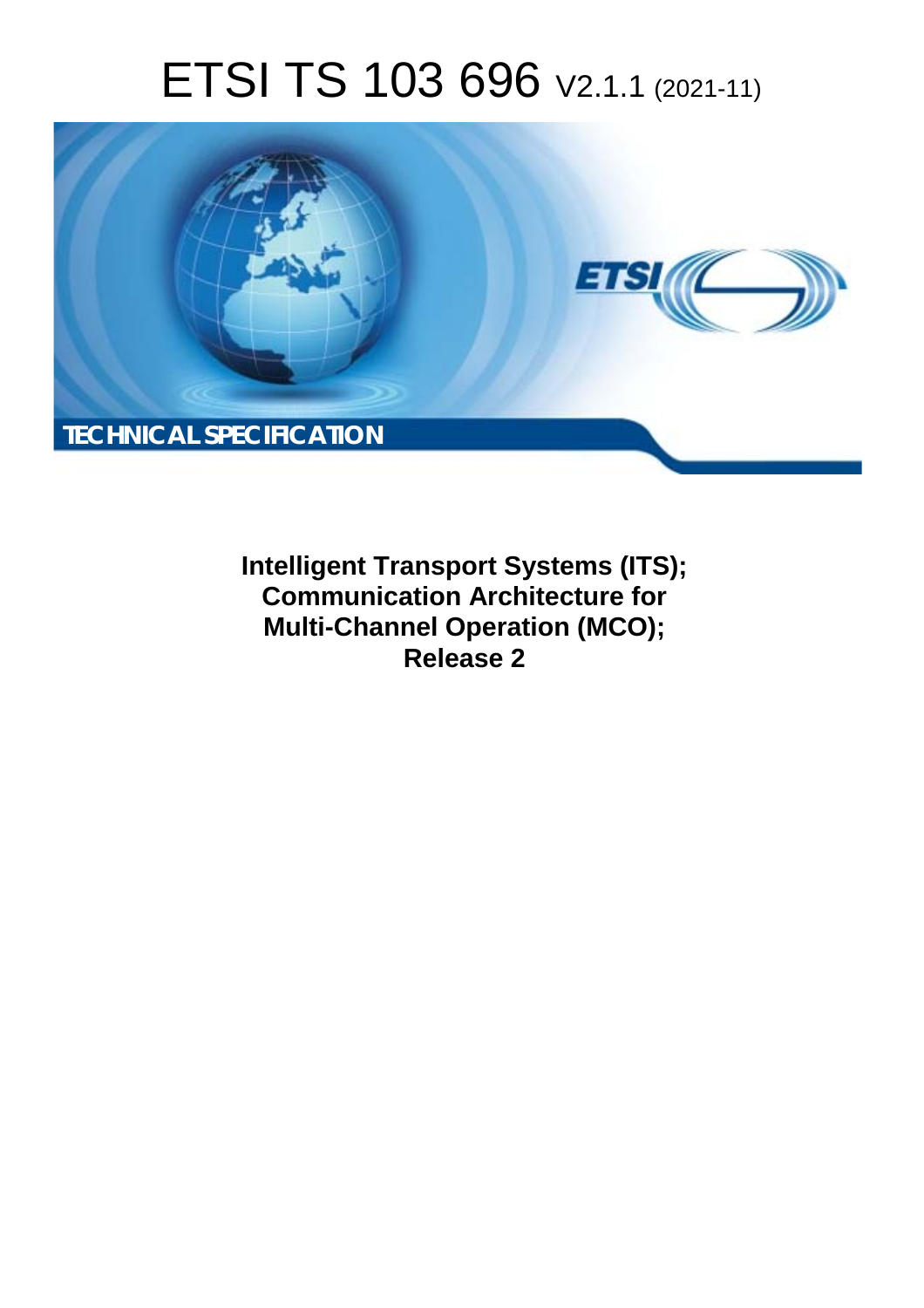Reference

DTS/ITS-002200

Keywords

architecture, ITS

#### *ETSI*

650 Route des Lucioles F-06921 Sophia Antipolis Cedex - FRANCE

Tel.: +33 4 92 94 42 00 Fax: +33 4 93 65 47 16

Siret N° 348 623 562 00017 - APE 7112B Association à but non lucratif enregistrée à la Sous-Préfecture de Grasse (06) N° w061004871

#### *Important notice*

The present document can be downloaded from: <http://www.etsi.org/standards-search>

The present document may be made available in electronic versions and/or in print. The content of any electronic and/or print versions of the present document shall not be modified without the prior written authorization of ETSI. In case of any existing or perceived difference in contents between such versions and/or in print, the prevailing version of an ETSI deliverable is the one made publicly available in PDF format at [www.etsi.org/deliver](http://www.etsi.org/deliver).

Users of the present document should be aware that the document may be subject to revision or change of status. Information on the current status of this and other ETSI documents is available at <https://portal.etsi.org/TB/ETSIDeliverableStatus.aspx>

If you find errors in the present document, please send your comment to one of the following services: <https://portal.etsi.org/People/CommiteeSupportStaff.aspx>

#### *Notice of disclaimer & limitation of liability*

The information provided in the present deliverable is directed solely to professionals who have the appropriate degree of experience to understand and interpret its content in accordance with generally accepted engineering or other professional standard and applicable regulations.

No recommendation as to products and services or vendors is made or should be implied.

No representation or warranty is made that this deliverable is technically accurate or sufficient or conforms to any law and/or governmental rule and/or regulation and further, no representation or warranty is made of merchantability or fitness for any particular purpose or against infringement of intellectual property rights.

In no event shall ETSI be held liable for loss of profits or any other incidental or consequential damages.

Any software contained in this deliverable is provided "AS IS" with no warranties, express or implied, including but not limited to, the warranties of merchantability, fitness for a particular purpose and non-infringement of intellectual property rights and ETSI shall not be held liable in any event for any damages whatsoever (including, without limitation, damages for loss of profits, business interruption, loss of information, or any other pecuniary loss) arising out of or related to the use of or inability to use the software.

#### *Copyright Notification*

No part may be reproduced or utilized in any form or by any means, electronic or mechanical, including photocopying and microfilm except as authorized by written permission of ETSI. The content of the PDF version shall not be modified without the written authorization of ETSI.

The copyright and the foregoing restriction extend to reproduction in all media.

© ETSI 2021. All rights reserved.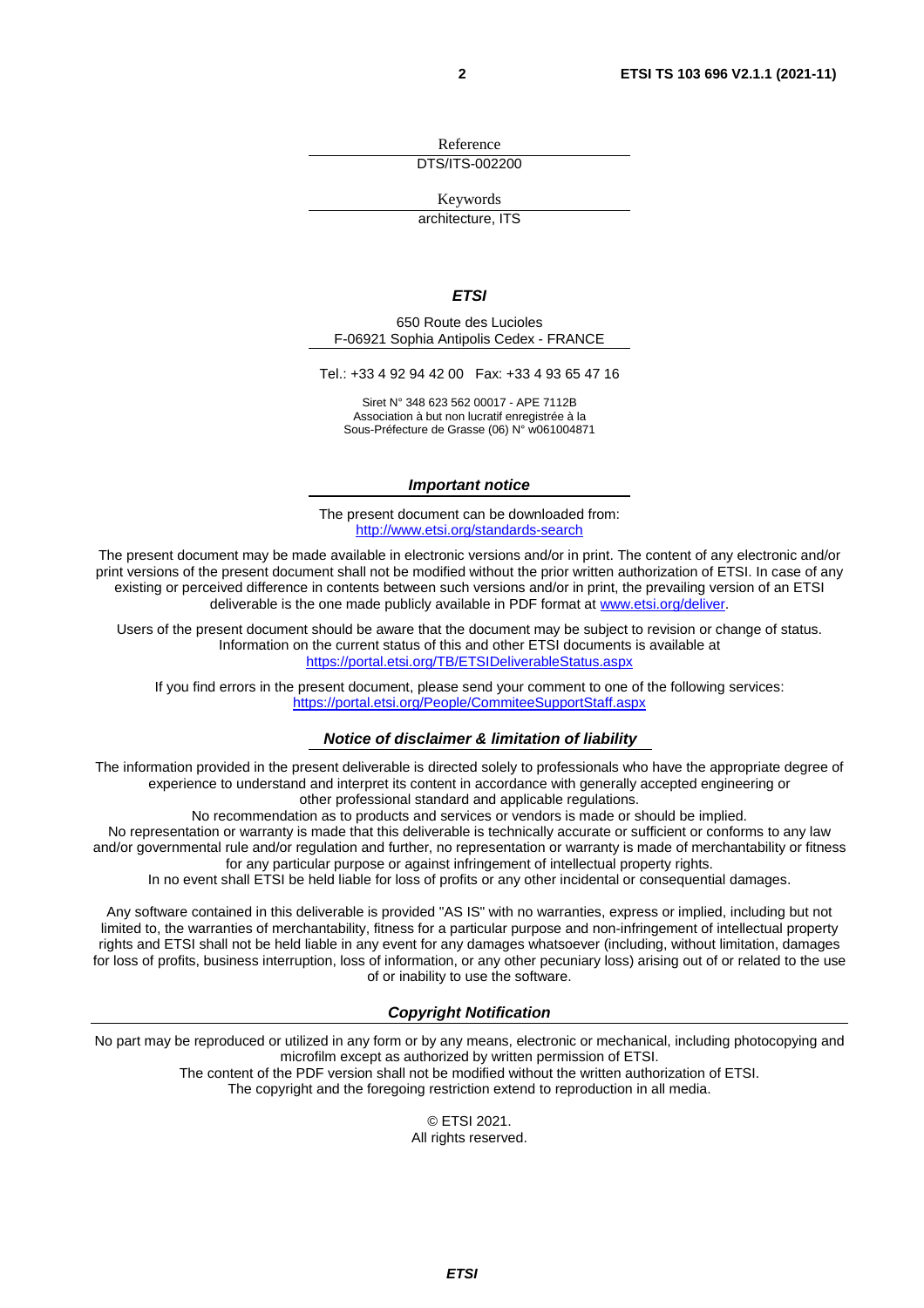# Contents

| 1                             |  |  |  |  |
|-------------------------------|--|--|--|--|
| 2                             |  |  |  |  |
| 2.1                           |  |  |  |  |
| 2.2                           |  |  |  |  |
| 3                             |  |  |  |  |
| 3.1                           |  |  |  |  |
| 3.2                           |  |  |  |  |
| 3.3                           |  |  |  |  |
| 4                             |  |  |  |  |
| 5                             |  |  |  |  |
| 5.1                           |  |  |  |  |
| 5.2                           |  |  |  |  |
| 5.3                           |  |  |  |  |
| 5.4                           |  |  |  |  |
| 6                             |  |  |  |  |
| 6.1                           |  |  |  |  |
| 6.2                           |  |  |  |  |
| 6.3                           |  |  |  |  |
| 6.4                           |  |  |  |  |
| 6.4.1                         |  |  |  |  |
| 6.4.2                         |  |  |  |  |
| 6.5                           |  |  |  |  |
| 6.6                           |  |  |  |  |
| <b>Annex A (informative):</b> |  |  |  |  |
|                               |  |  |  |  |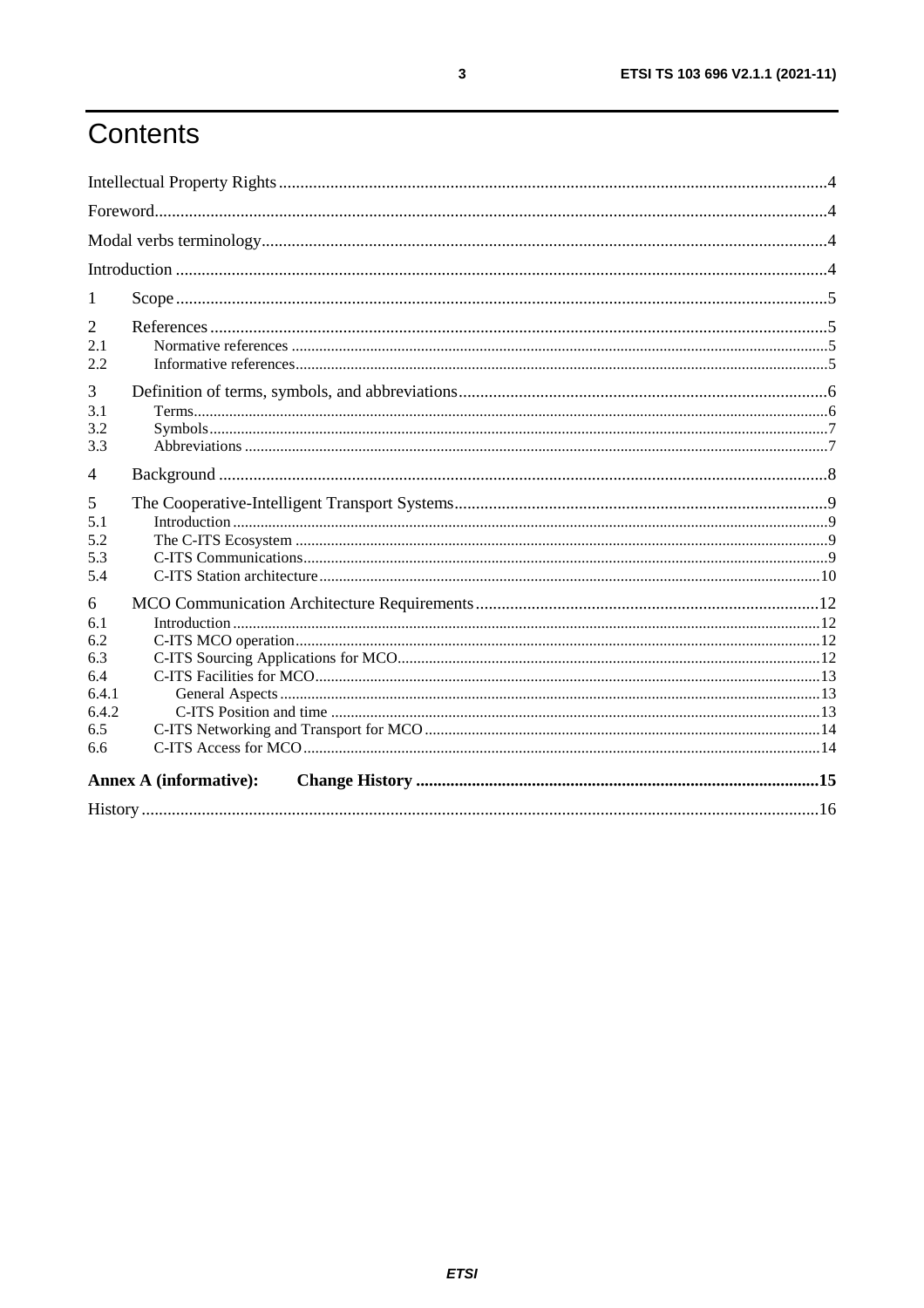# <span id="page-3-0"></span>Intellectual Property Rights

#### Essential patents

IPRs essential or potentially essential to normative deliverables may have been declared to ETSI. The declarations pertaining to these essential IPRs, if any, are publicly available for **ETSI members and non-members**, and can be found in ETSI SR 000 314: *"Intellectual Property Rights (IPRs); Essential, or potentially Essential, IPRs notified to ETSI in respect of ETSI standards"*, which is available from the ETSI Secretariat. Latest updates are available on the ETSI Web server [\(https://ipr.etsi.org/](https://ipr.etsi.org/)).

Pursuant to the ETSI Directives including the ETSI IPR Policy, no investigation regarding the essentiality of IPRs, including IPR searches, has been carried out by ETSI. No guarantee can be given as to the existence of other IPRs not referenced in ETSI SR 000 314 (or the updates on the ETSI Web server) which are, or may be, or may become, essential to the present document.

#### **Trademarks**

The present document may include trademarks and/or tradenames which are asserted and/or registered by their owners. ETSI claims no ownership of these except for any which are indicated as being the property of ETSI, and conveys no right to use or reproduce any trademark and/or tradename. Mention of those trademarks in the present document does not constitute an endorsement by ETSI of products, services or organizations associated with those trademarks.

**DECT™**, **PLUGTESTS™**, **UMTS™** and the ETSI logo are trademarks of ETSI registered for the benefit of its Members. **3GPP™** and **LTE™** are trademarks of ETSI registered for the benefit of its Members and of the 3GPP Organizational Partners. **oneM2M™** logo is a trademark of ETSI registered for the benefit of its Members and of the oneM2M Partners. **GSM**® and the GSM logo are trademarks registered and owned by the GSM Association.

#### Foreword

This Technical Specification (TS) has been produced by ETSI Technical Committee Intelligent Transport Systems (ITS).

# Modal verbs terminology

In the present document "**shall**", "**shall not**", "**should**", "**should not**", "**may**", "**need not**", "**will**", "**will not**", "**can**" and "**cannot**" are to be interpreted as described in clause 3.2 of the [ETSI Drafting Rules](https://portal.etsi.org/Services/editHelp!/Howtostart/ETSIDraftingRules.aspx) (Verbal forms for the expression of provisions).

"**must**" and "**must not**" are **NOT** allowed in ETSI deliverables except when used in direct citation.

#### Introduction

The ETSI EN 302 665 [\[i.1](#page-4-0)] specifies a general ITS architecture with C-ITS station elements while Release 1 ETSI ETSI TR 101 607 [\[i.2](#page-4-0)] only defines Cooperative-ITS (C-ITS) applications [\[i.7](#page-5-0)].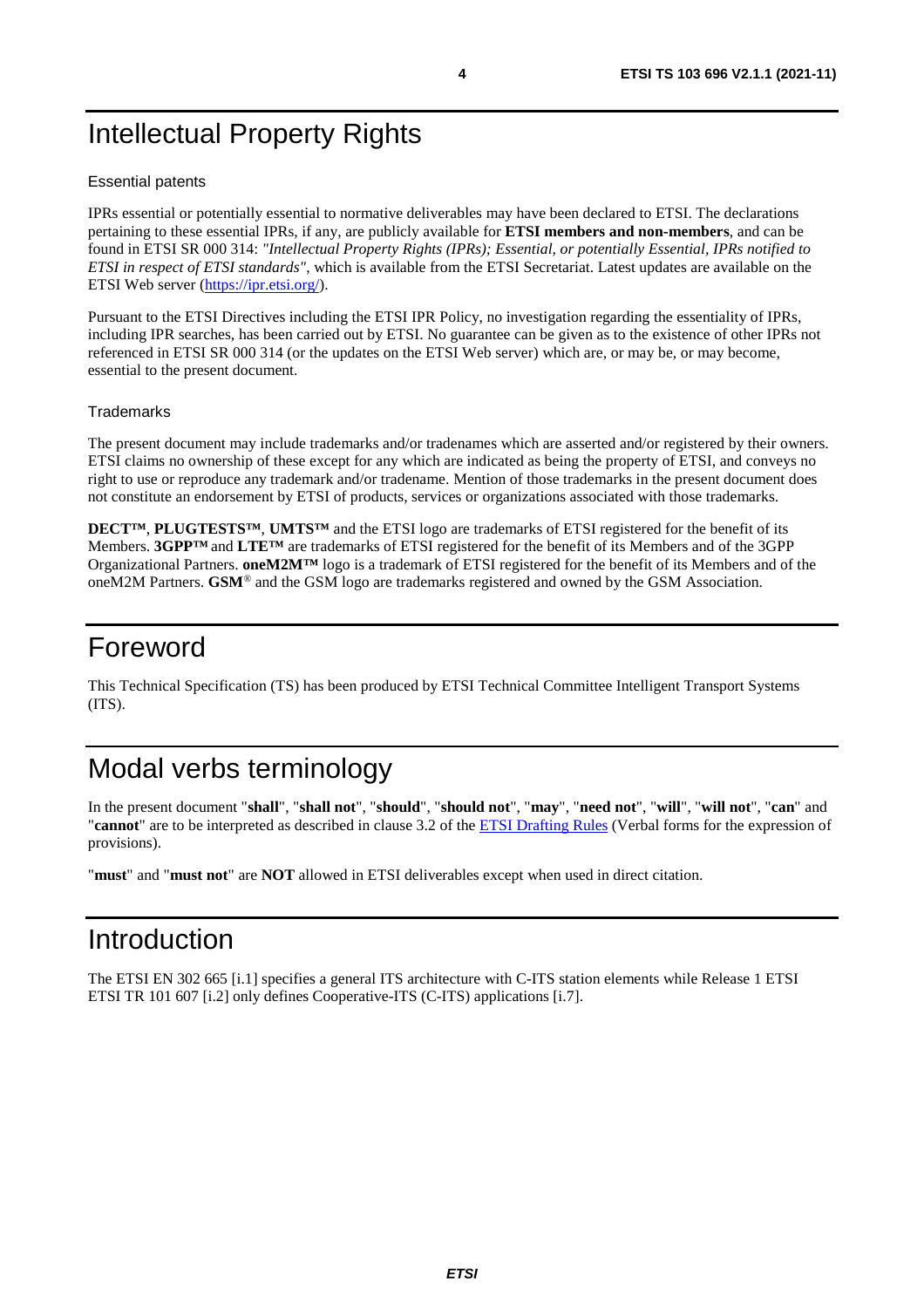## <span id="page-4-0"></span>1 Scope

The present document specifies Multi-Channel Operation (MCO) related requirements which are applied on the Release 2 C-ITS communication architecture. It extends the Release 1 communication architecture as defined in the ETSI EN 302 665 [i.1] for MCO.

The present document is based on the Release 1 specifications as specified in the ETSI TR 101 607 [i.2], as well as the Release 2 ETSI EN 302 890-1 [i.3], ETSI TR 103 439 [i.6], and other ITS standards as the ISO CALM architecture ISO 21217:2014 [\[i.9](#page-5-0)], the IEEE WAVE architecture IEEE 1609.3 [\[i.11](#page-5-0)] and the LTE architecture ETSI TS 136 300 [\[i.10](#page-5-0)].

## 2 References

#### 2.1 Normative references

References are either specific (identified by date of publication and/or edition number or version number) or non-specific. For specific references, only the cited version applies. For non-specific references, the latest version of the referenced document (including any amendments) applies.

Referenced documents which are not found to be publicly available in the expected location might be found at <https://docbox.etsi.org/Reference/>.

NOTE: While any hyperlinks included in this clause were valid at the time of publication, ETSI cannot guarantee their long term validity.

The following referenced documents are necessary for the application of the present document.

Not applicable.

#### 2.2 Informative references

Release 2".

References are either specific (identified by date of publication and/or edition number or version number) or non-specific. For specific references, only the cited version applies. For non-specific references, the latest version of the referenced document (including any amendments) applies.

NOTE: While any hyperlinks included in this clause were valid at the time of publication, ETSI cannot guarantee their long term validity.

The following referenced documents are not necessary for the application of the present document but they assist the user with regard to a particular subject area.

- [i.1] ETSI EN 302 665 (V1.1.1): "Intelligent Transport Systems (ITS); Communications Architecture". [i.2] ETSI TR 101 607 (V1.2.1): "Intelligent Transport Systems (ITS); Cooperative ITS (C-ITS); Release 1". [i.3] ETSI EN 302 890-1 (V1.2.1): "Intelligent Transport Systems (ITS); Facilities layer function; Part 1: Services Announcement (SA) specification". [i.4] ETSI TS 103 175: "Intelligent Transport Systems (ITS); Cross Layer DCC Management Entity for operation in the ITS G5A and ITS G5B medium". [i.5] CODECS. NOTE: Available at [https://ec.europa.eu/inea/en/horizon-2020/projects/h2020-transport/intelligent-transport](https://ec.europa.eu/inea/en/horizon-2020/projects/h2020-transport/intelligent-transport-systems/codecs)-
- [systems/codecs](https://ec.europa.eu/inea/en/horizon-2020/projects/h2020-transport/intelligent-transport-systems/codecs). [i.6] ETSI TR 103 439: "Intelligent Transport Systems (ITS); Multi-Channel Operation Study;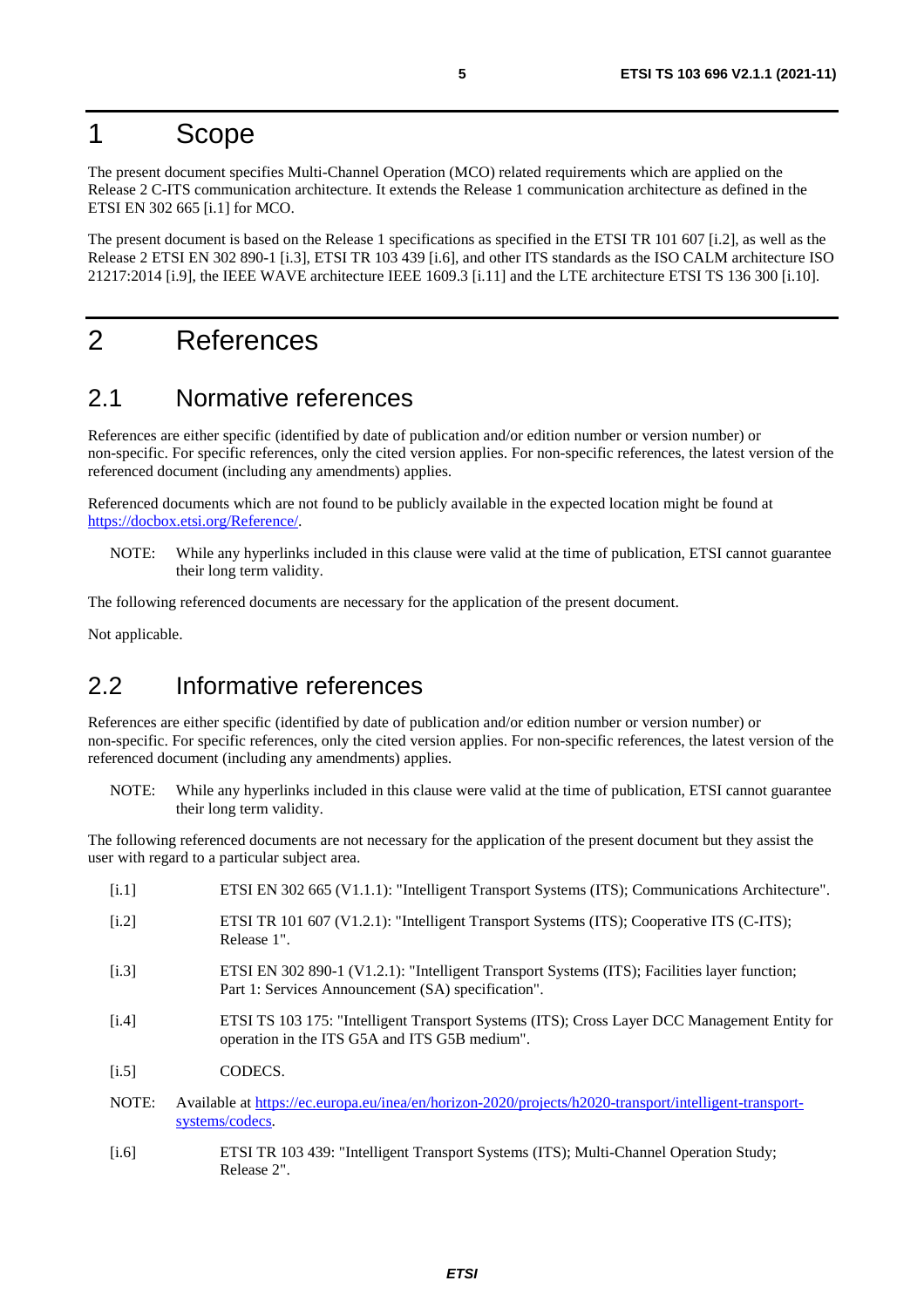- <span id="page-5-0"></span>[i.7] ETSI TR 102 638 (V1.1.1): "Intelligent Transport Systems (ITS); Vehicular Communications; Basic Set of Applications; Release 2".
- [i.8] ITU Recommendation X.200 (1994): "Information technology Open Systems Interconnection Basic Reference Model: The Basic Model".
- [i.9] ISO 21217-2014: "Intelligent transport systems Communications access for land mobiles (CALM) - Architecture".
- [i.10] ETSI TS 136 300: "LTE; Evolved Universal Terrestrial Radio Access (E-UTRA) and Evolved Universal Terrestrial Radio Access Network (E-UTRAN); Overall description; Stage 2 (3GPP TS 36.300)".
- [i.11] IEEE 1609.3-2016TM: "EEE Standard for Wireless Access in Vehicular Environments (WAVE) -- Networking Services".
- [i.12] EU C-ITS platform and reports.
- NOTE: Available at [https://ec.europa.eu/transport/themes/its/c-its\\_en](https://ec.europa.eu/transport/themes/its/c-its_en).
- [i.13] C-Roads hybrid architecture.
- NOTE: Available at [https://www.c-roads.eu/fileadmin/user\\_upload/media/Dokumente/C](https://www.c-roads.eu/fileadmin/user_upload/media/Dokumente/C-Roads_Position_paper_on_59GHz_final.pdf)-Roads Position paper on 59GHz final.pdf.
- [i.14] ETSI EN 302 571: "Intelligent Transport Systems (ITS); Radiocommunications equipment operating in the 5 855 MHz to 5 925 MHz frequency band; Harmonised Standard covering the essential requirements of article 3.2 of Directive 2014/53/EU".
- [i.15] ETSI EN 302 637-2 (V1.4.1) Release 1: "Intelligent Transport Systems (ITS); Vehicular Communications; Basic Set of Applications; Part 2: Specification of Cooperative Awareness Basic Service".
- [i.16] ETSI TR 103 562 (V2.1.1): "Intelligent Transport Systems (ITS); Vehicular Communications; Basic Set of Applications; Analysis of the Collective Perception Service (CPS); Release 2".
- [i.17] C2C-CC BSP 1 Triggering conditions.
- NOTE: Available at [https://www.car-2](https://www.car-2-car.org/fileadmin/documents/Basic_System_Profile/Release_1.2.0/C2CCC_RS_2037_BasicSystemProfile_R120.pdf) [car.org/fileadmin/documents/Basic\\_System\\_Profile/Release\\_1.2.0/C2CCC\\_RS\\_2037\\_BasicSystemProfil](https://www.car-2-car.org/fileadmin/documents/Basic_System_Profile/Release_1.2.0/C2CCC_RS_2037_BasicSystemProfile_R120.pdf) [e\\_R120.pdf](https://www.car-2-car.org/fileadmin/documents/Basic_System_Profile/Release_1.2.0/C2CCC_RS_2037_BasicSystemProfile_R120.pdf).

# 3 Definition of terms, symbols, and abbreviations

#### 3.1 Terms

For the purposes of the present document, the following terms apply:

**C-ITS methodology:** sharing transport (traffic situation) related information among traffic stakeholders, openly, to realize common traffic safety and traffic efficiency related benefit for all

**CCAM C-ITS related application:** part of the CCAM applications are C-ITS oriented and therefore seen as C-ITS applications

NOTE 1: CCAM applications are a subset of ITS applications.

NOTE 2: For instance high definition map updates are part of CCAM but are not part of C-ITS while Manoeuvre Coordination information sharing is CCAM and C-ITS.

**Cellular-V2X (C-V2X):** umbrella term which encapsulates all 3GPP V2X technologies, including both direct (PC5) and mobile network communications (Uu)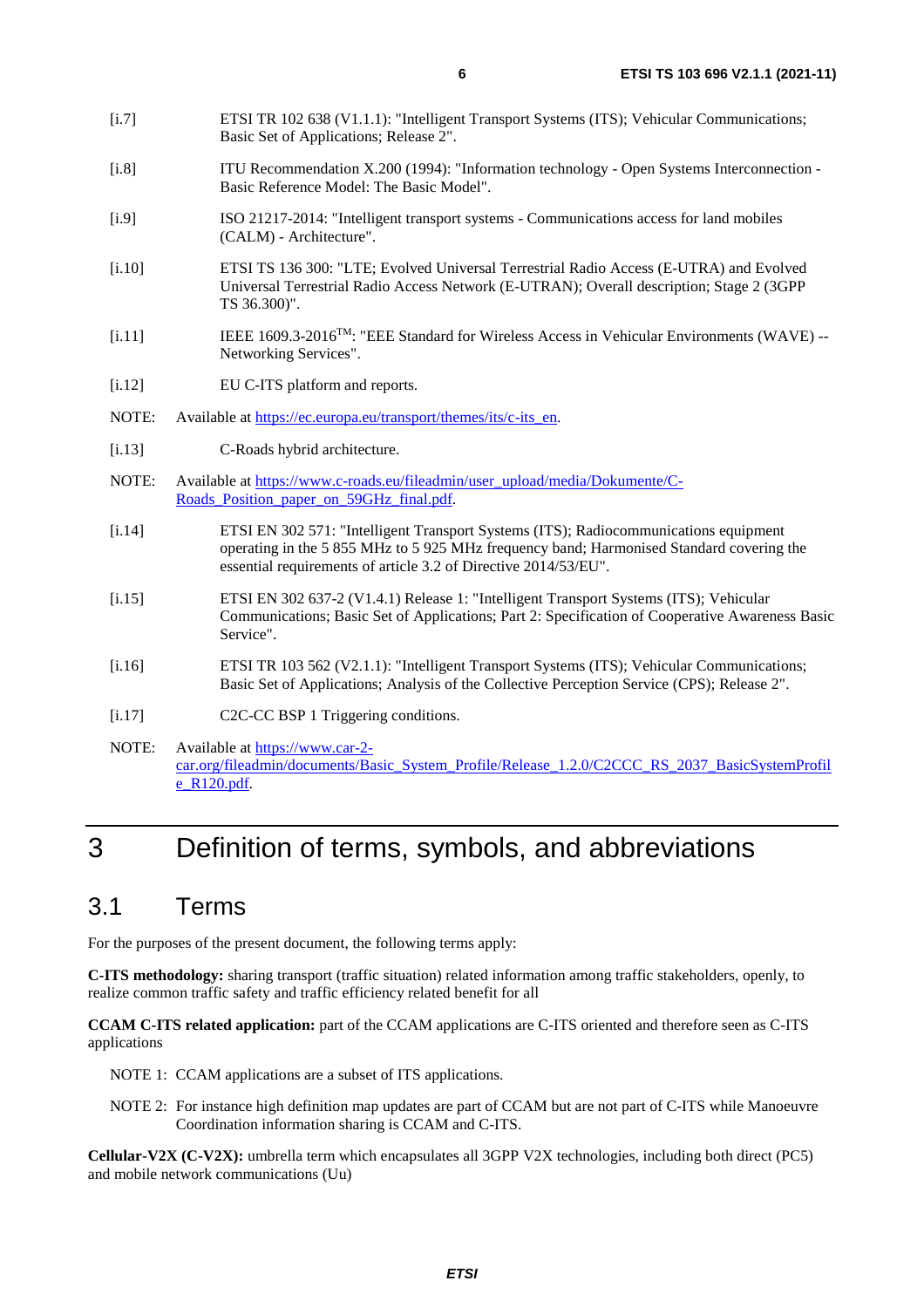<span id="page-6-0"></span>**Cooperative-Intelligent Transport Systems (C-ITS):** Intelligent Transport Systems where the cooperation between two or more ITS sub-systems (personal, vehicle, roadside and/or central) enables and provides ITS user services to serve the C-ITS Methodology

**Ecosystem (ICT specific):** ICT Ecosystem encompassing the policies, strategies, processes, information, technologies, applications, and stakeholders that together make up a technology environment for a country, government, or enterprise

**entity:** singular, identifiable, and separate object realizing a function or functions

NOTE: It refers to individuals, organizations, systems, bits of data, or even distinct system components that are considered significant in and of themselves.

**function:** self-contained module that accomplishes a specific task

NOTE: Functions usually "take in" data, process it, and "return" a result.

**Intelligent Transport Systems (ITS):** systems which aim to provide innovative services relating to different modes of transport and traffic management and enable users to be better informed and make safer, more coordinated, and "smarter" use of transport networks

**plane:** logical grouping of functions over different layers in a networking context

NOTE: The main planes recognized are the management or control plane, the data plane, and the security plane.

**sourcing applications:** entity which triggers the generation of messages to inform other stations

- NOTE 1: E.g. Release 1 specification CAS ETSI EN 302 637-2 [\[i.15](#page-5-0)], the Release 2 specification CPS ETSI TR 103 562 [\[i.16](#page-5-0)] with their generation rules, and message generation triggering e.g. as specified by C2C-CC BSP [\[i.17](#page-5-0)] triggering conditions.
- NOTE 2: As identified in ETSI TR 103 439 [\[i.6](#page-4-0)], C-ITS application realizes one or more use cases by using besides internal C-ITS station sensor information also sensor or other information received by other C-ITS stations. A use case can be realized by received information from sourcing applications triggering message generation. Theses sourcing functionality can be part of the application itself or from other applications. Applications may consist of a data sourcing and/or data consuming part.

#### 3.2 Symbols

Void.

#### 3.3 Abbreviations

For the purposes of the present document, the following abbreviations apply:

| 3GPP        | 3 <sup>rd</sup> Generation Partnership Project    |
|-------------|---------------------------------------------------|
| <b>API</b>  | <b>Advanced Programming Interface</b>             |
| <b>BSP</b>  | Basic System Profile                              |
| <b>CAM</b>  | <b>Cooperative Awareness Message</b>              |
| CAS         | Cooperative Awareness Service                     |
| <b>CCAM</b> | Cooperative, Connected and Automated Mobility     |
| C-ITS       | Cooperative Intelligent Transport Systems         |
| $C-ITS-S$   | Cooperative Intelligent Transport Systems Station |
| <b>CPS</b>  | Collective Perception Service                     |
| $C-V2X$     | Cellular-V2X                                      |
| EU          | European Union                                    |
| <b>GNSS</b> | Global Navigation Satellite Systems               |
| <b>GPS</b>  | Global Positioning System                         |
| HD          | <b>High Definition</b>                            |
| <b>ICT</b>  | <b>Information Communication Technology</b>       |
| <b>ITS</b>  | <b>Intelligent Transport Systems</b>              |
| <b>MCO</b>  | Multi-Channel Operation                           |
| <b>OSI</b>  | Open System Interconnection                       |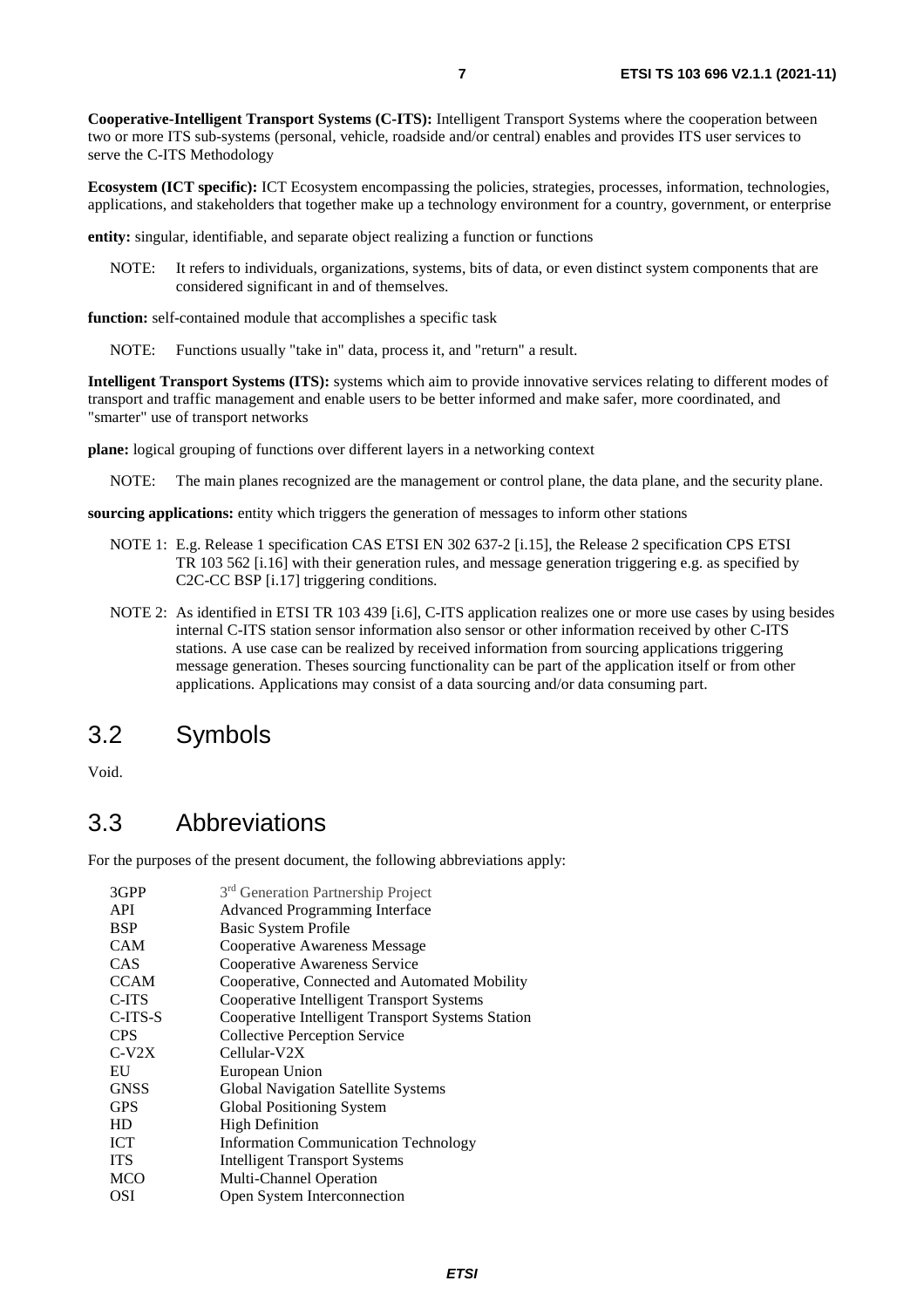<span id="page-7-0"></span>

| <b>SA</b>  | Service Announcement  |
|------------|-----------------------|
| <b>SAP</b> | Service Access Point  |
| V2X        | Vehicle to Everything |

NOTE: Communications between vehicles and all transport equipment used or implemented in or by vehicles, trucks, Powered Two-Wheelers (PTW), bikes, pedestrians, trains, ships, and other transport equipment's.

# 4 Background

ETSI EN 302 665 [\[i.1](#page-4-0)] ITS communication architecture specification was published in 2010 as part of the full set of Release 1 specifications listed in the ETSI TR 101 607 [\[i.2](#page-4-0)] as deployed from 2019 onwards. ETSI EN 302 665 [\[i.1](#page-4-0)] specifies a general ITS station architecture for the benefit of realizing C-ITS applications that improve the efficiency and safely use of the transport infrastructure and transport means (vehicles, trains, planes, and ships).

ETSI EN 302 665 [\[i.1](#page-4-0)] illustrates the generalized ITS system context and limits itself to only describing an ITS station architecture. It does not identify the difference between ITS and C-ITS, while C-ITS has some time critical and liability specific requirements and should be seen as a subset of ITS. Release 1 basic set of applications, as captured in ETSI TR 102 638 [\[i.7](#page-5-0)], are C-ITS specific. Release 2 applications as identified in ETSI TR 103 439 [\[i.6](#page-4-0)] are C-ITS and CCAM C-ITS related. Therefore, the Release 2 communication architecture should support the implementation of C-ITS applications including CCAM C-ITS related applications. As the Release 2 specifications cover C-ITS only, C-ITS Ecosystem related trust needs to be realized in this communication architecture.

The Release 1 technical specifications cover only the C-ITS applications supporting functionalities required to exchange the C-ITS relevant information via direct communication. A Release 2 C-ITS communication architecture should recognize also C-ITS and CCAM information exchange via cellular networks as identified in the EU project CODECS [\[i.5](#page-4-0)] and EU C-ITS platform workshops and report [\[i.12](#page-5-0)], as realized in the EU project C-Roads [\[i.13](#page-5-0)]. The identified hybrid communication approach should be reflected in an updated Release 2 C-ITS communication architecture. The Release 2 C-ITS communication architecture should recognize the hybrid communication architecture requirements affecting the end-to-end operation of the system.

Besides the communication and station architecture as defined in ETSI EN 302 665 [\[i.1](#page-4-0)], a Release 2 C-ITS communication architecture needs to consider alignment with the C-ITS communication architectures defined elsewhere such as in the IEEE 1609.3-2016 (WAVE) [\[i.11](#page-5-0)], in the ETSI TS 136 300 (LTE) [\[i.10](#page-5-0)] developed in 3GPP and in the ISO 21217 (CALM) [[i.9](#page-5-0)] standards. Additionally, the use of the terminologies as identified in ETSI EN 302 665 [\[i.1](#page-4-0)] should be reconsidered based on the general usage of these terms.

ITS information may be location-based. C-ITS information however is always location-based. Additionally, ITS applications are not all cooperative and, for instance, can be logistics oriented. The essential aspect of C-ITS is to bring awareness by sharing information about traffic related aspects and parameters recognized by C-ITS stations in an area in which these aspects and parameters may be of value to other C-ITS stations (C-ITS-Ss) where this information may be of safety relevance. For instance, Release 1 CAM transmission brings pure awareness. CAM provides the static and dynamic state of a C-ITS-S (for instance a vehicle) to all other C-ITS-Ss in the same safety relevance area.

CCAM [\[i.12](#page-5-0)] made a start with the identification of road and vehicle automation applications that require sharing information among the road infrastructure and road users as well as between road users themselves (i.e. V2X). Many are expected to be safety-related, but many also are not and therefore it can be expected that only a part of the CCAM [\[i.12](#page-5-0)] applications require direct safety-related communication within the C-ITS Ecosystem. The required information exchange is identified in ETSI TR 103 439 [\[i.6](#page-4-0)]. This includes, for instance, the sharing of HD map information and the exchange of awareness information about other road users that may not be detected by on-board sensors such as radars and cameras. Solutions will require different communications media as well as cooperative information exchange and CAM is just one of them. The Release 2 MCO communication potential requirements are captured in ETSI TR 103 439 [\[i.6](#page-4-0)] to serve both C-ITS and CCAM applications.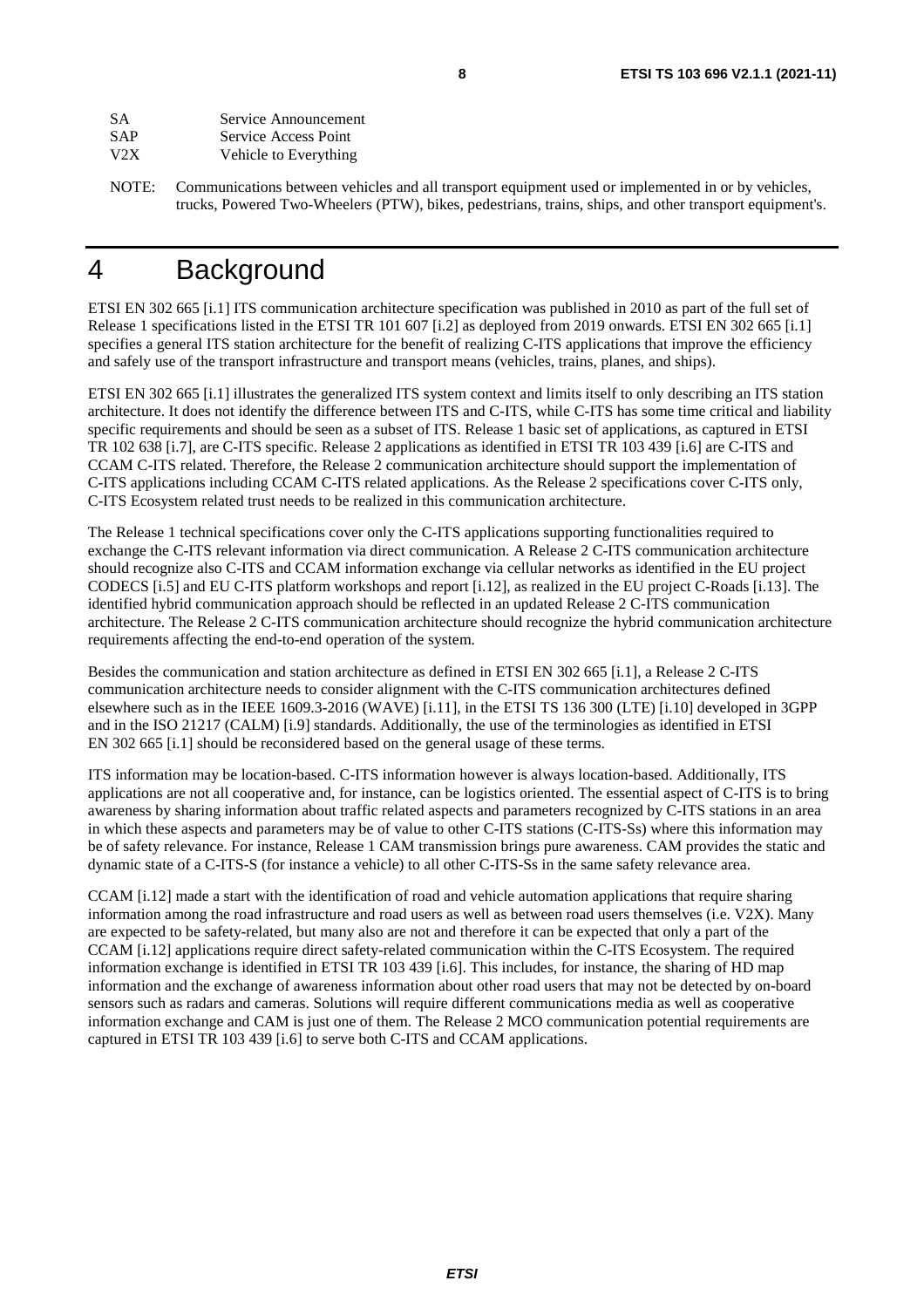# <span id="page-8-0"></span>5 The Cooperative-Intelligent Transport Systems

#### 5.1 Introduction

According to clause 4, the ETSI ITS Release 1 ETSI TR 102 607 [\[i.2](#page-4-0)] set of specifications covers the C-ITS applications and not the whole area of ITS applications. This is the case, although the ITS communication architecture as defined in the ETSI EN 302 665 [\[i.1\]](#page-4-0) does provide a generalized ITS communication architecture. The following clauses specify C-ITS specific elements in more detail.

### 5.2 The C-ITS Ecosystem

Clause [4](#page-7-0) identified the difference between ITS and C-ITS. In relation to that in ITS many Ecosystem are already today represented. There are, for instance, Ecosystems related to truck management, public transport or logistics. Beside these there is the safety and CCAM related C-ITS Ecosystem. The C-ITS Ecosystem includes all elements of C-ITS that are required to realize awareness user services based on direct information exchange. These elements may include other information exchange communication sub-systems, including GNSS (GPS/Galileo/...) as illustrated in Figure 1 taken from ETSI EN 302 665 [\[i.1](#page-4-0)] to facilitate C-ITS and CCAM application realization as identified in ETSI TR 103 439 [\[i.6](#page-4-0)].



**Figure 1: Communication systems illustration** 

The C-ITS operation is based on an information-sharing mechanism, as identified in clause [4](#page-7-0). The lower C-ITS communication layers do not include mechanisms to inform that there is information available or to see whether there are others who have the interest to receive safety information. In the C-ITS Ecosystem, multiple C-ITS-Ss share information via direct ad-hoc communication. Possibly the same information can be sent through alternative communication methods.

## 5.3 C-ITS Communications

For the exchange of information, any communication method can be used which satisfy the functional, operational, and legal requirements. [Figure 2](#page-9-0) shows the C-ITS communication architecture including information sharing via direct adhoc communications and infrastructure-based cellular 3G, 4G, and 5G communications to enable also the information exchange via cellular networks within the same C-ITS Ecosystems.

[Figure 2](#page-9-0) shows that the information managed at the traffic management centre may use direct ad-hoc communication and/or cellular networks for its information distribution.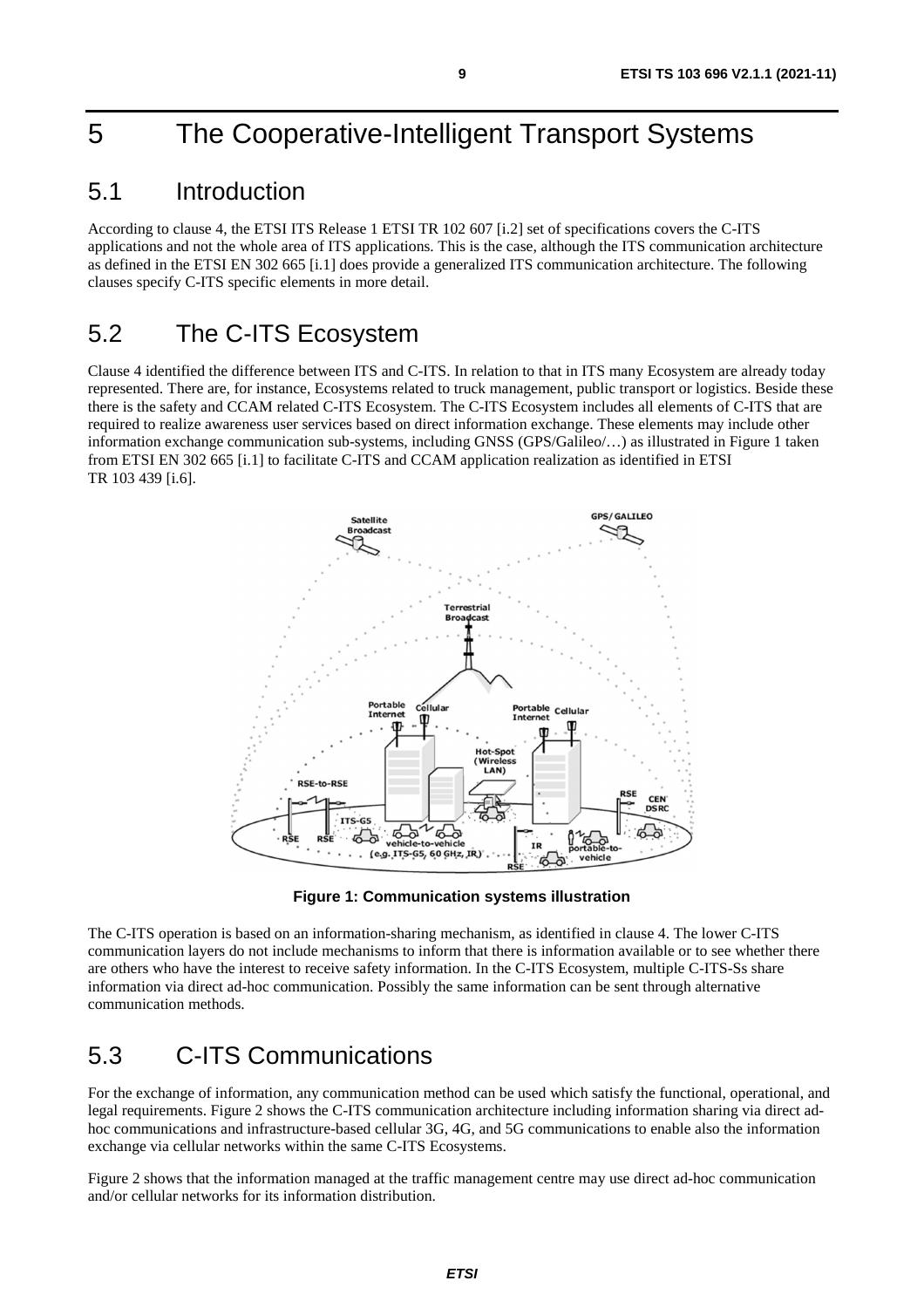<span id="page-9-0"></span>

**Figure 2: Release 2 C-ITS communication** 

### 5.4 C-ITS Station architecture

As identified in clause [4](#page-7-0), various interpretations of the ITS communication architecture and terminologies are in use, whether in ETSI EN 302 665 [\[i.1](#page-4-0)], ETSI (3GPP) ETSI TS 136 300 [\[i.10](#page-5-0)], IEEE (e.g. IEEE 1609.3 [\[i.11\]](#page-5-0)), or ISO 21217:2014 [\[i.9](#page-5-0)], all use the OSI model [[i.8](#page-5-0)] as a basis. With respect to the OSI model, ETSI EN 302 665 [\[i.1](#page-4-0)], Release 1, is not consistent in the use of the terminology; the security and management are identified as entities while one will have a varying amount of management entities where each of the entities may support different functions on different layers. In other standards such as from IEEE and 3GPP, functional planes are recognized. In ETSI (3GPP) ETSI TS 136 300 [\[i.10](#page-5-0)] the management or control plane and the data plane are recognized. IEEE 1609.3 [\[i.11](#page-5-0)] additionally identifies the security plane. Each plane is characterized by a specific type of information flow between the layers. In the management plane, there are interfaces between management entities residing in the same or different layers, each having their specific interfaces between themselves and with for instance data entities (to derive management information). The ETSI EN 302 665 [\[i.1](#page-4-0)] also uses the word Service Access Point (SAP) without specifying the exact meaning and puts SAP, interface and application programming interfaces (APIs) at the same level. A SAP is a conceptional reference point between two adjacent layers. An interface is an exchange point between entities on adjacent layers that is going through an SAP. An API is an interface that one entity provides for other entities. In future standards in the C-ITS domain those concepts should be used accordingly.

For Release 2 the basic functional view on the C-ITS station architecture is given in [Figure 3](#page-10-0). It identifies several basic functions to be expected in a C-ITS-S. The Data Plane enables the exchange of information among C-ITS-S. The Security Plane handles all the security aspects (e.g. authentication, authorization, etc.). The Management Plane contains the necessary functions for the management of the different protocol layers.

The Applications and Facilities Layer entities are access technology independent. The Networking & Transport Layer entities may be access technology-dependent. The Access Layer management entities which may communicate with other layer entities are access technology-dependent.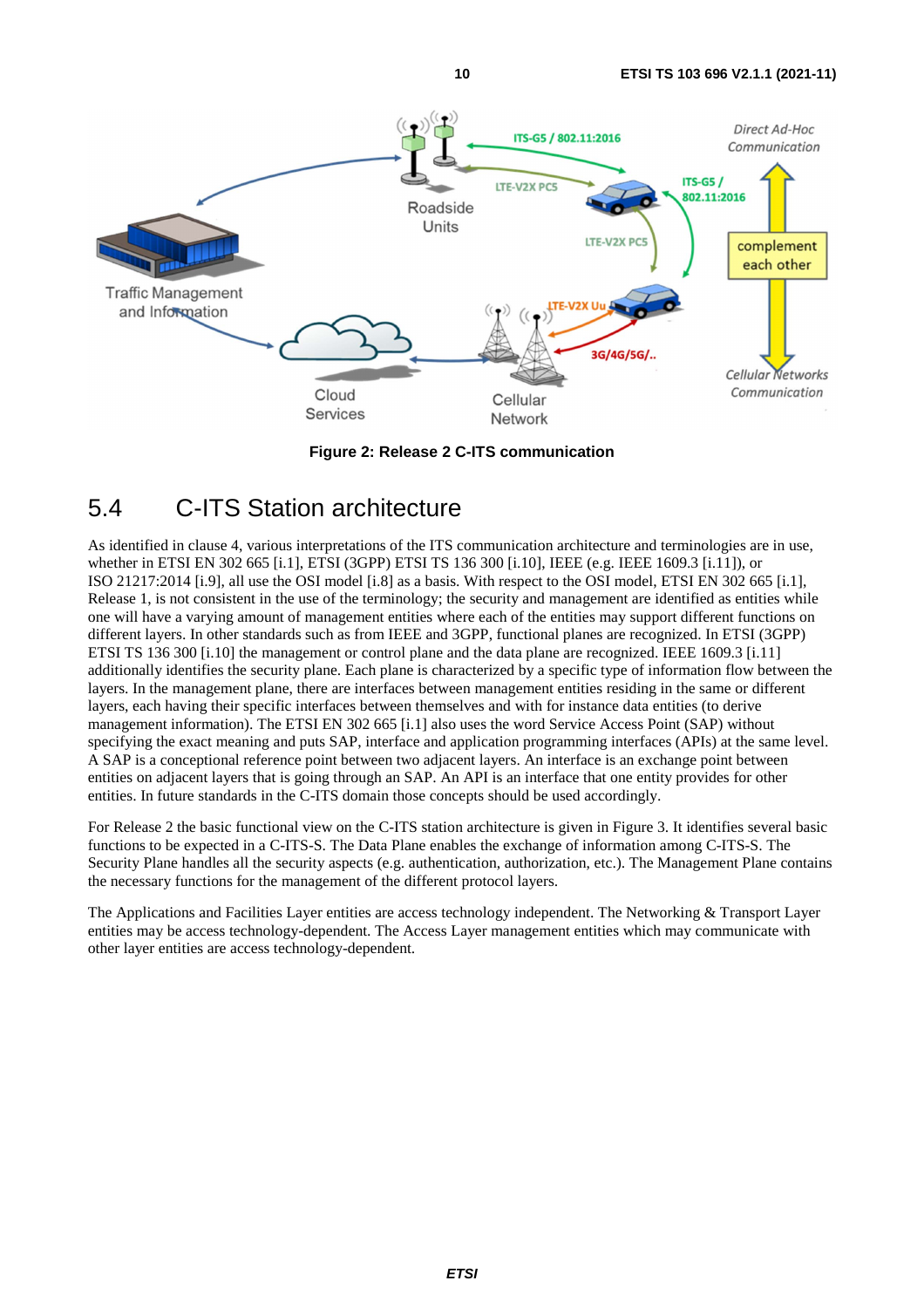<span id="page-10-0"></span>

#### **Figure 3: Functional view of the C-ITS station architecture based on an extended OSI model**

In this functional view various entities are recognized specific to the plane they are active on. Figure 4 illustrates the C-ITS management, data, and security entities and it can be recognized that planes may cover all layers.

For the clarification of the operation of management, data or security entities, C-ITS specifications can represent this by including separated figures for the different planes relevant for the realization of each functionality. This to recognize and specify the relevant interfaces. The underlaying C-ITS specifications, e.g. MCO, may therefore include separate figures for each of the planes of the C-ITS station architecture.



**Figure 4: Entities in the C-ITS station architecture**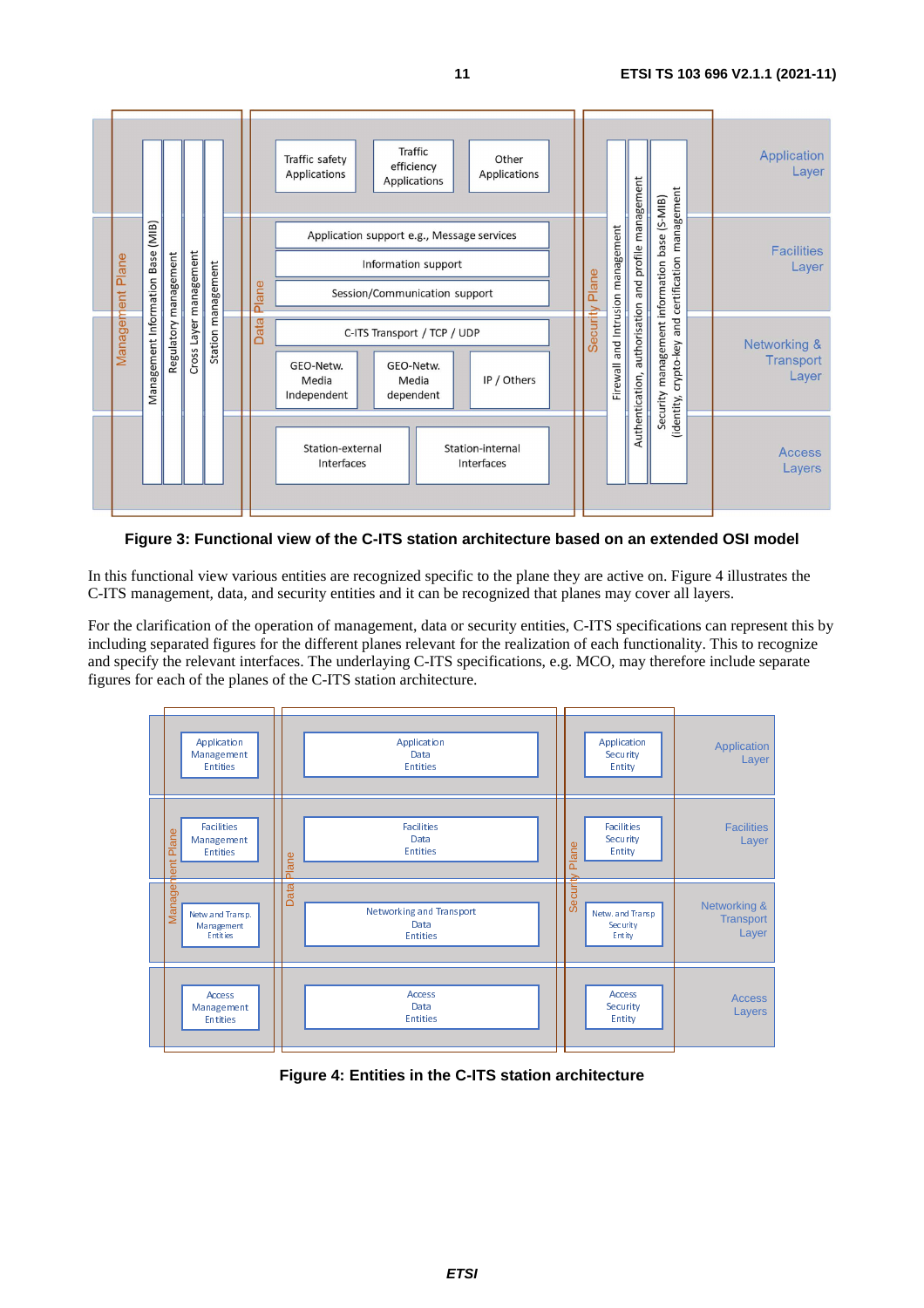# <span id="page-11-0"></span>6 MCO Communication Architecture Requirements

#### 6.1 Introduction

This clause includes the architectural requirements as identified in the ETSI TR 103 439 [\[i.6](#page-4-0)]. Each of the following clauses lists a set of requirements related to specific specification or set of specifications of Release 2.

### 6.2 C-ITS MCO operation

As identified in clause [5.3](#page-8-0), the C-ITS operational system identifies communication between C-ITS-Ss requiring MCO specific measures, which ensure concurrent operation of applications in all communication conditions:

- MCO is only applicable to direct short-range communications for C-ITS and CCAM since standard cellular networks have defined their own methods for managing information routing and managing communication channels.
- As information exchange via C-ITS communication is not managed at the networking and transport layer, as application and service requirement are only available at the facilities and application layer, the information routing shall be managed at the facilities layer for a close interaction with applications and services and their requirements. Any routing of information is functionally determined and can be message specific. Any MCO entity functionally responsible for managing information exchange shall reside at the facilities layer independent of the technologies used at the lower layers.
- MCO functionalities require information from other entities to perform their task(s).
- MCO functionalities may have interfaces to other facility services and applications to be able to determine the information exchange requirements from sourcing applications to maintain an overview of the information exchange requirements of all sourcing application such it may be able to assign exchange capabilities to applications statically and/or dynamically.
- Although channel interference levels are specified in ETSI EN 302 571 [\[i.14](#page-5-0)] (for Release 2 possibly to be updated), MCO functionalities shall safeguard that information initiated by applications as a total does comply the congestion limits at the facilities layer level as MCO is the functionality aware of the existence of all C-ITS information exchanging applications.
- There may be many sourcing applications active in a C-ITS-S, which are not and cannot be aware of each other's behaviour. An MCO service shall maximize the predictable operation by providing information to these entities about the information exchange possibilities.
- MCO functionalities shall be interoperable and backward compatible with Release 1 specifications as far as they are implemented.
- In a C-ITS constellation, C-ITS-Ss may exist which are equipped with various single or multiple channel radio configurations. MCO shall ensure that these configurations can coexist within the same constellation.
- C-ITS access layer may be monitoring and measuring the behaviour of information on the channel or channels (e.g. channel load) of only selected channels based on single or multiple channel radio configurations at C-ITS-S. To realize smooth MCO operation of semi-static or dynamic offloading/switching of application(s) to different channels, each C-ITS-S may need channel status information of other channels. MCO functionalities shall ensure C-ITS-S acquires channel status information for all associated channels.

## 6.3 C-ITS Sourcing Applications for MCO

As identified in the Release 1 of ETSI EN 302 665 [\[i.1](#page-4-0)], ITS are systems that aim to provide user services related to different modes of transport and traffic management. ETSI ITS C-ITS-related standards aim to realize conformity and interoperability for C-ITS and CCAM safety-related applications and traffic efficiency applications. C-ITS has the objective to maximize the awareness, to enable of making better and safer transport-related decisions.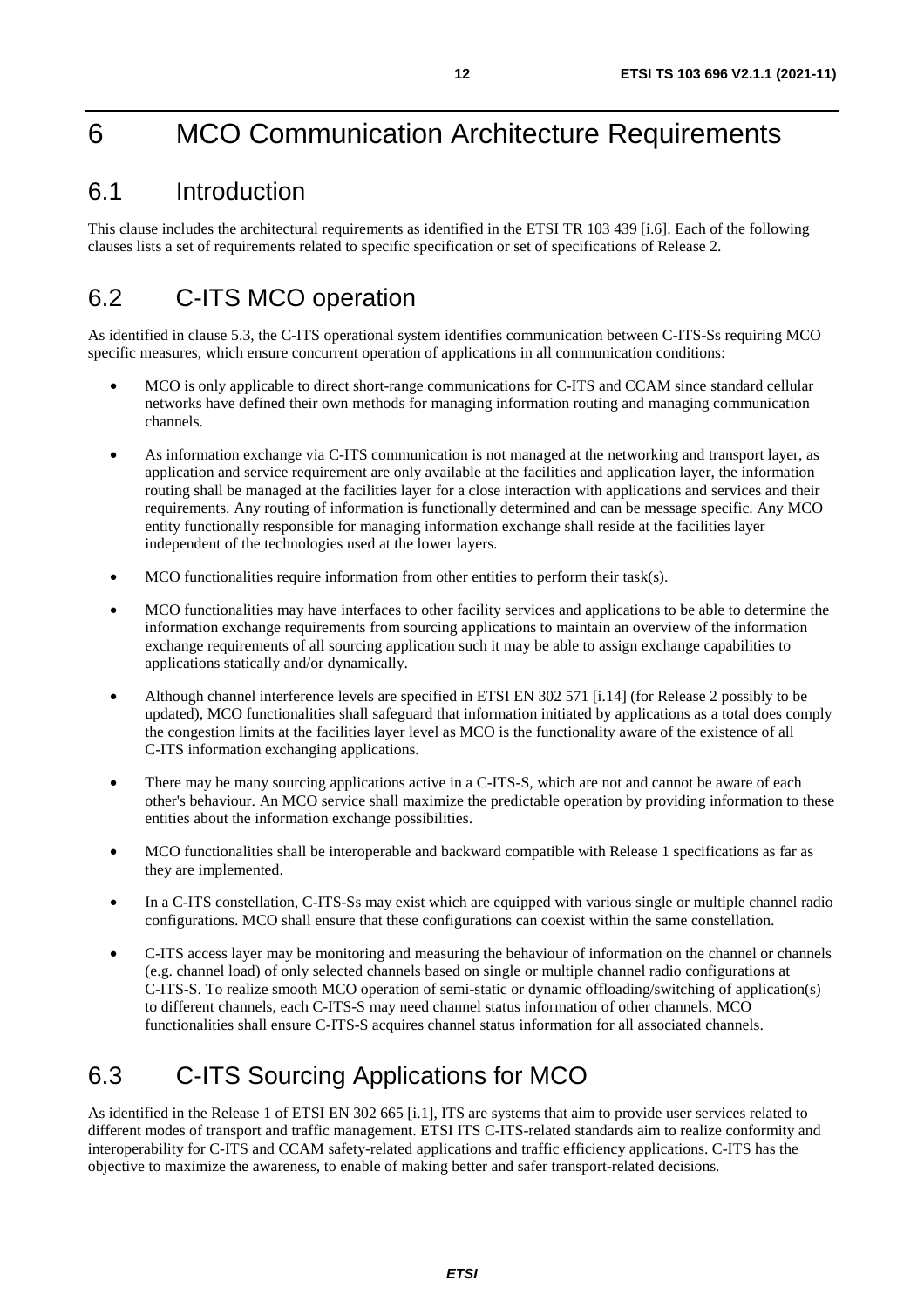<span id="page-12-0"></span>Clause 4.2 of ETSI TR 103 439 [\[i.6](#page-4-0)], identifies that all ITS applications operate in one of the four following phases: information, active safety, integral safety, and passive safety. C-ITS is focusing on active and integral safety. The following MCO related communication architecture related requirements are identified:

- Cellular network-managed communication networks between C-ITS networks, requiring applications only know the destination address of the information. Underlying communication protocols handle the communications whatever technology is used. Ad-hoc direct communications inside C-ITS networks have no network management; C-ITS sourcing applications shall make their information available through specified communication means, e.g. channel assignment methods and technology parameters in order to ensure that data consuming applications can receive the relevant information.
- There may be many sourcing applications active in a C-ITS-S, which are not and cannot be aware of each other's behaviour. To allow MCO services to maximize the predictability of the operation of sourcing applications, the sourcing applications shall provide their information exchange requirements statically and possibly dynamically to these MCO services.
- The application communication requirements of specific user groups or specific use cases, may be managed by a service provider or by the use case itself e.g. through the use of Service Announcement (SA) mechanisms such as defined in Release 1 of ETSI EN 302 890-1 [\[i.3](#page-4-0)]. The support for generic services shall be realized by assigning specific communication requirements such as the channel used by SA to enable access for use by general services. The specific channel for safety related and none safety general SAs shall be specified.

NOTE: This could be realized as identified in the ETSI TR 103 439 [\[i.6](#page-4-0)].

#### 6.4 C-ITS Facilities for MCO

#### 6.4.1 General Aspects

The main part of the MCO management functionality is technology independent and reside at the facilities layer, other MCO entities may exist on any other layer:

- Other Release 2 C-ITS facilities layer services, entities and functions shall enable MCO, e.g. Position and Time service to enable MCO to operate.
- In MCO enabled C-ITS-Ss, the C-ITS-S facilities layer shall exchange MCO-related information to other layers.
- The MCO management functionality shall include measures ensuring that applications get predictable access to the communication means. It shall provide information to sourcing applications about the communication possibilities for each of them, based on the knowledge about their needs and the communication capabilities.

#### 6.4.2 C-ITS Position and time

C-ITS-Ss that exchange information shall have the same notion of position and time:

- Position and time references shall be used as specified for each ETSI C-ITS release to meet the application position and time accuracy requirements such that MCO can relate time references used by different applications.
- A minimum set of position and time requirements shall be set for each specific release to support all identified applications part of the release. Depending on the technologies used, more stringent time requirements may be applicable.
- C-ITS applications may trigger message generation of different message types on different channels. Any MCO service shall ensure that the messages are transmitted within an acceptable time window for the proper operation of the C-ITS applications. MCO specifications shall identify to what position and time-related requirements applications shall comply.
- The Position and Time services shall provide the Position and Time parameters with an equal or better accuracy as required by the MCO functionalities.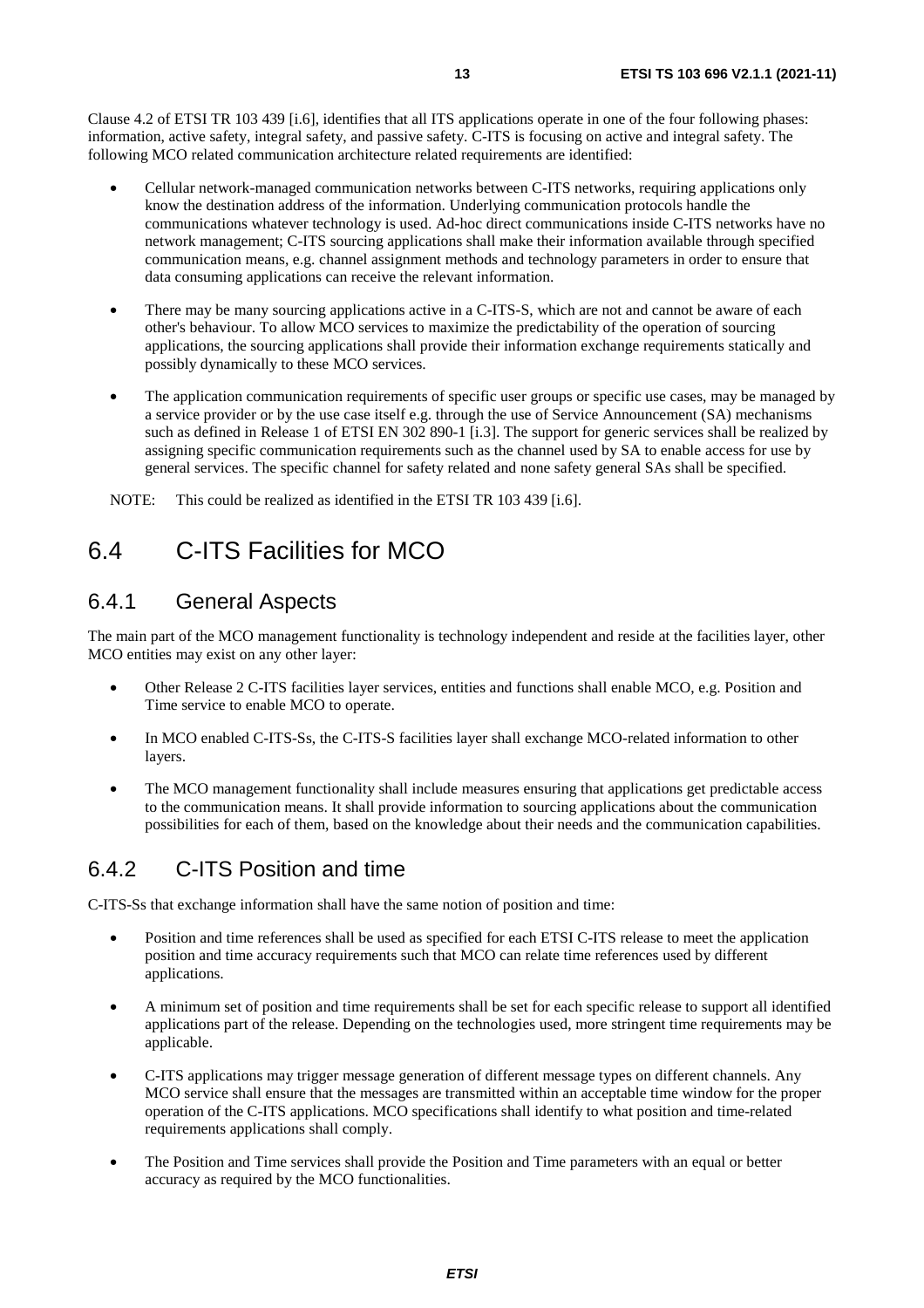## <span id="page-13-0"></span>6.5 C-ITS Networking and Transport for MCO

Release 2 C-ITS networking & transport layer entities, including MCO entities at this layer, shall provide MCO functionalities and MCO-related operational parameters to other layers within a C-ITSs and to other C-ITS-Ss. This may include cross-channel packet forwarding, the exchange of channel-specific, mediadependent parameters as identified in Release 1 of ETSI TS 103 175 [\[i.4](#page-4-0)], and others.

# 6.6 C-ITS Access for MCO

- Release 2 C-ITS access layer functionalities shall provide technology independent parameters representing information about the behaviour of information on the channel or channels. e.g. channel load, number of available channels and other parameters to MCO entities at the same layer or other layers.
- The C-ITS access layer shall be capable of setting the MCO-related parameters as provided by the upper layers.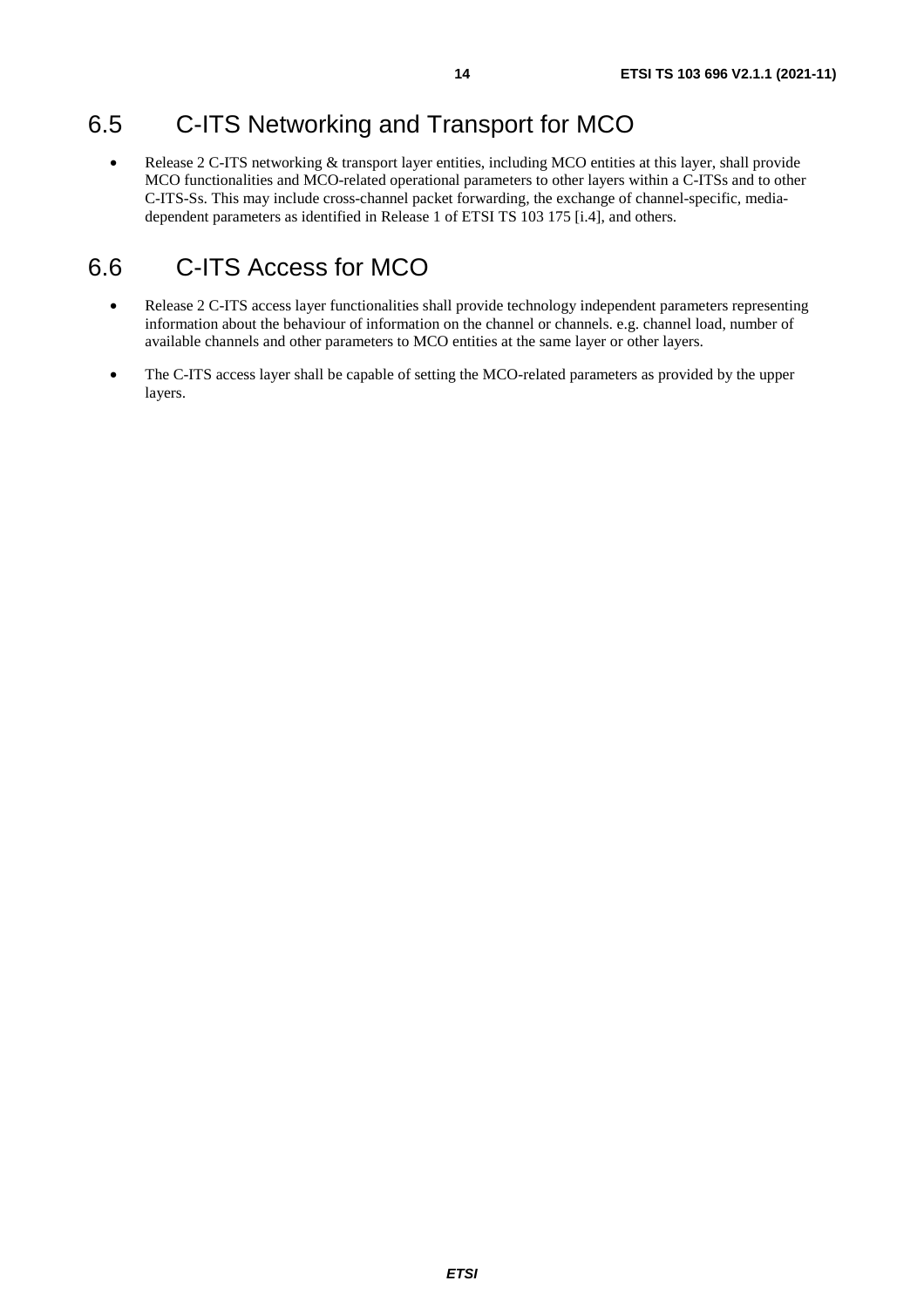# <span id="page-14-0"></span>Annex A (informative): Change History

| <b>Date</b> | <b>Version</b> | Information about changes |
|-------------|----------------|---------------------------|
| 2020-10     | 2.1.1          | Initial Version           |
|             |                |                           |
|             |                |                           |
|             |                |                           |